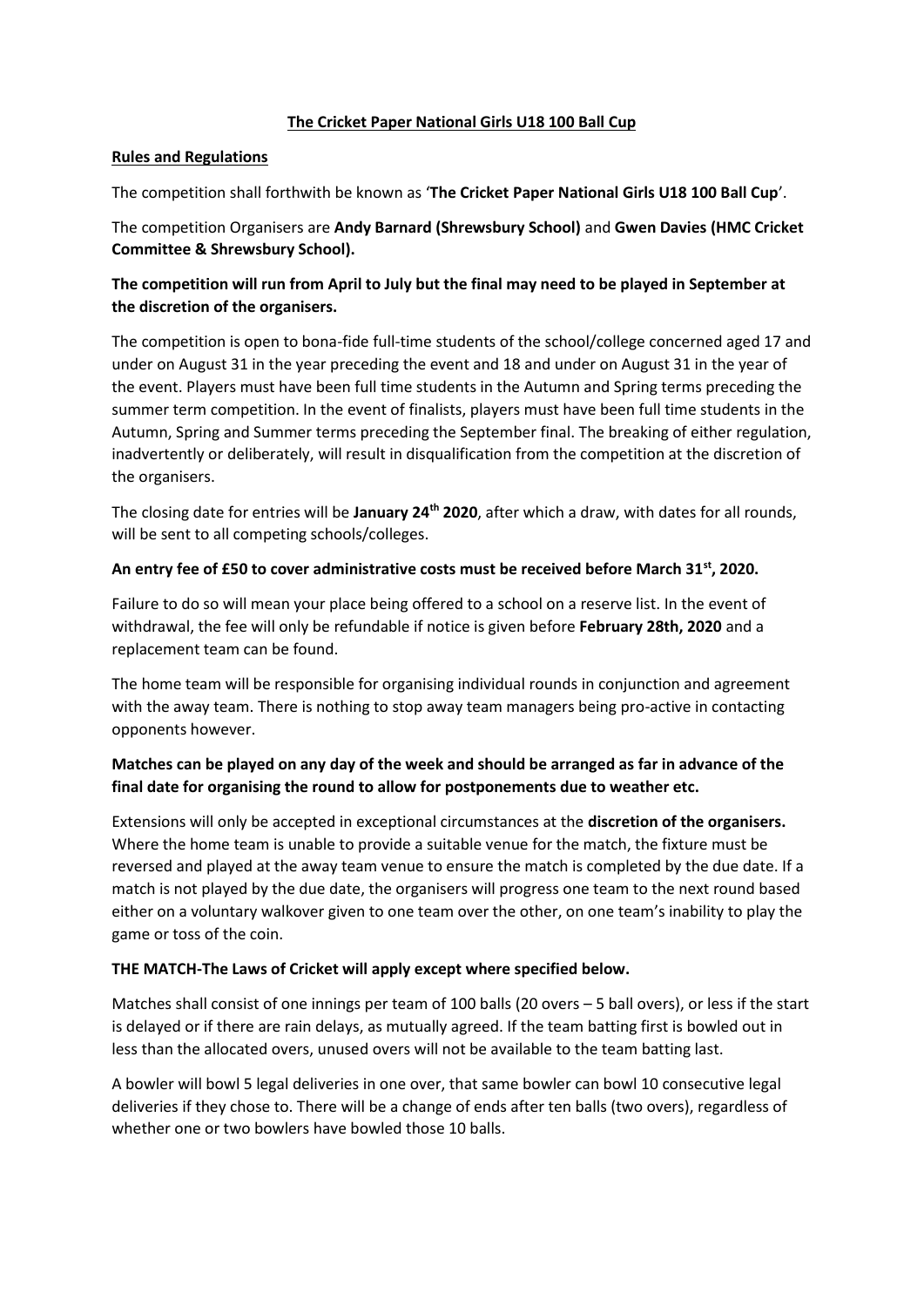No bowler will bowl more than FOUR overs (20 balls). In the event of an innings being reduced, overs will be restricted on a pro-rata basis. The fielding side is expected to bowl their 100 balls within an hour, at a rate of 5 overs per 15 minutes.

In the event of a bowler being unable to complete an over, the remaining balls will be bowled by another bowler. Such parts of overs will be counted as full overs in both bowler's allocations.

## FREE HITS – free hits will be awarded for waist high and foot fault NO BALLS.

The **MINIMUM OVERS PERMITTED** at the start of play shall be 5 OVERS per side (25 balls) (fielding restrictions will be reduced on a pro-rata basis with those set out later).

In the event of an interruption, rain or otherwise, the full allocation of overs may still be played despite an interruption, by mutual consent, if sufficient time is thought to be available. An interruption during the first innings of a match may lead to an agreed reduction in the total allocation, equivalent to one over of each innings for each eight minutes of play lost. An interruption during the second innings may lead to a reduction in the allocation of the team batting second, equivalent to one over for each four minutes of play lost.

If the team batting second has their allocation of overs reduced after the completion of the first innings, their target score will be calculated by multiplying the revised number of overs (including any already bowled) by the average run rate of the team batting first (based on their total allocation of overs, even if they were bowled out without using them all). Fractions will be rounded to the nearest whole number in all calculations. For an interrupted match to be completed the team batting second must receive a minimum of 5 overs.

If the scores finish level in the knock out rounds, then the team losing the fewer wickets shall be the winner. If scores and wickets are level, then a super over is to be played. If the scores finish level in the final stage of the competition, a super over is to be played.

### **Fielding Restrictions – Power Plays**

A 25 yard (23m) fielding circle is required and should be clearly marked. Two fielders only shall be allowed outside the 25-yard circle during the powerplay (Overs 1-5, 25 balls). Thereafter, four players shall be allowed outside the 25-yard circle until the 20 overs (100 balls) are bowled.

### **Match Balls & Kit**

In all matches leading up to the final a new 5oz pink ball must be used for each innings, the home team are responsible for providing the match balls.

**The organisers would like you to use the OFFICIAL BALL- NEWBERY 50Z PINK BALL as advertised in the flyer. The ball comes highly recommended and the use by all competing schools will not only add a level of consistent quality to matches but ensure a certain amount of comparability/equality.**

### **The official Newbery 5oz Pink ball will be used in the final.**

It is preferred that schools wear coloured clothing for this competition, however due to the ball being pink, whites are acceptable. Black sight screens are not required.